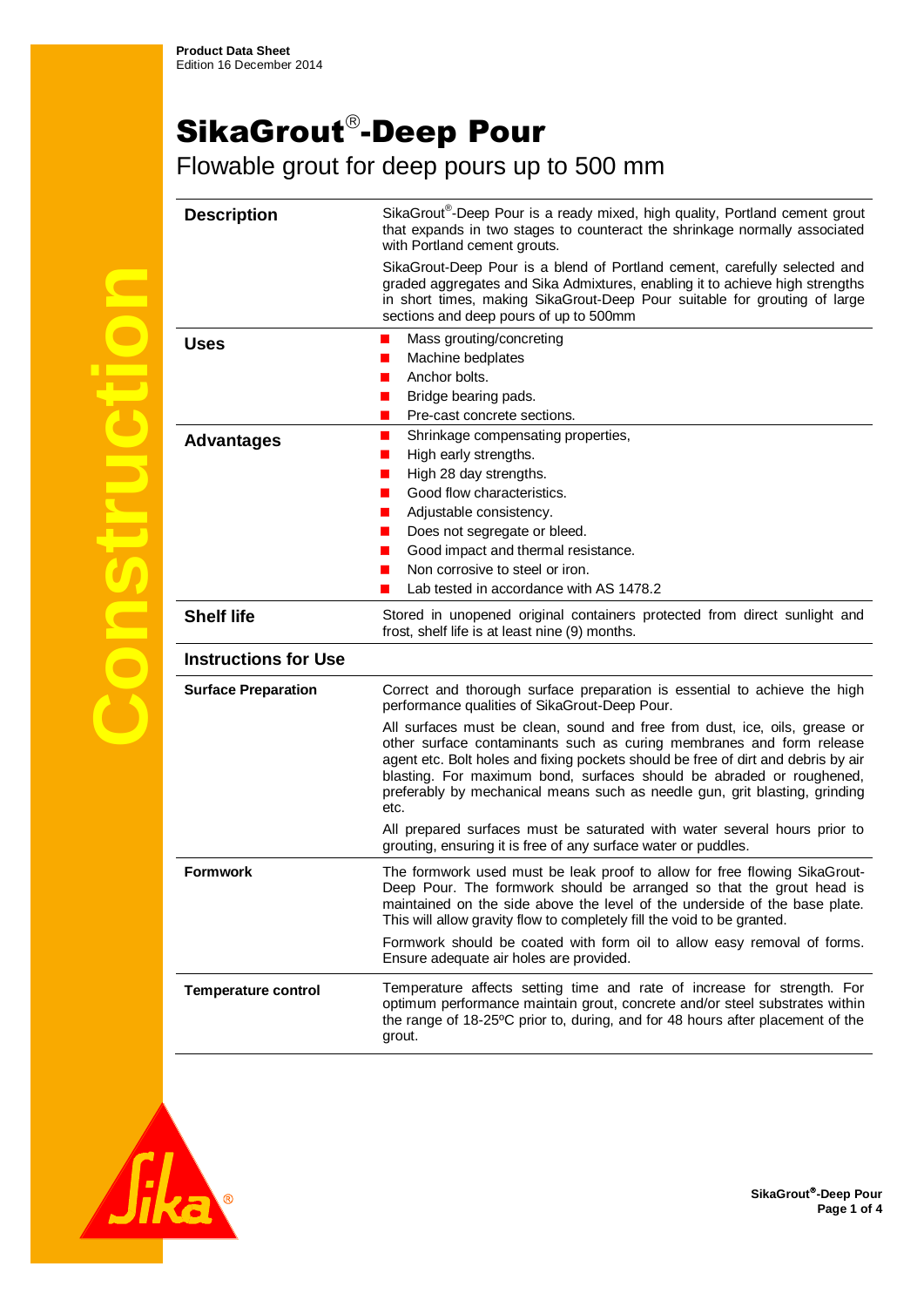| Temperature control (cont-<br>inued) | At low temperatures (below 10°C) grout setting time is extended and bleeding<br>may occur. As a result, base plate contact may be reduced. To reduce the<br>setting time of SikaGrout-Deep Pour, accelerating admixtures such as Sika-<br>4A or Sika Rapid-1 may be added.<br>At high temperatures (greater than 30°C) grout setting time is reduced,<br>affecting placement. It is recommended that grouting at high temperatures be<br>sheltered from the heat, or be conducted early in the morning.<br>It is good practice to keep materials cool in high temperatures using cold<br>water for mixing. Setting times can also be increased using a retarding<br>admixture such as SikaTard-930.<br>It is suggested that site trials be conducted to determine optimum dosage<br>rates for recommended admixtures. For further details contact Sika's<br><b>Technical Department.</b> |
|--------------------------------------|------------------------------------------------------------------------------------------------------------------------------------------------------------------------------------------------------------------------------------------------------------------------------------------------------------------------------------------------------------------------------------------------------------------------------------------------------------------------------------------------------------------------------------------------------------------------------------------------------------------------------------------------------------------------------------------------------------------------------------------------------------------------------------------------------------------------------------------------------------------------------------------|
| <b>Application</b>                   |                                                                                                                                                                                                                                                                                                                                                                                                                                                                                                                                                                                                                                                                                                                                                                                                                                                                                          |
| <b>Mixing equipment</b>              | SikaGrout-Deep Pour must be mechanically mixed using a mechanical grout<br>mixer or a suitable drum mixer. The grout mixer will reduce the chances of the<br>mix becoming lumpy or aerated.                                                                                                                                                                                                                                                                                                                                                                                                                                                                                                                                                                                                                                                                                              |
|                                      | It is recommended to mix a full bag in clean drum using an electric drill and<br>spiral drill and spiral mixer at a speed of approximately 500 rpm.                                                                                                                                                                                                                                                                                                                                                                                                                                                                                                                                                                                                                                                                                                                                      |
|                                      | DO NOT MIX BY HAND.                                                                                                                                                                                                                                                                                                                                                                                                                                                                                                                                                                                                                                                                                                                                                                                                                                                                      |
| <b>Mixing Method</b>                 | Add up to 2.6 litres of water per 20 kg bag.<br>1)                                                                                                                                                                                                                                                                                                                                                                                                                                                                                                                                                                                                                                                                                                                                                                                                                                       |
|                                      | Add the powder component to approximately 70% of the total amount<br>2)<br>water component while mixing.                                                                                                                                                                                                                                                                                                                                                                                                                                                                                                                                                                                                                                                                                                                                                                                 |
|                                      | Add the remaining 30% of the water component to the grout at a steady<br>3)<br>rate while continuing to mix.                                                                                                                                                                                                                                                                                                                                                                                                                                                                                                                                                                                                                                                                                                                                                                             |
|                                      | Mix until the grout appears homogenous (3-5 minutes). Allow to stand so<br>4)<br>any entrapped air can escape. Do not add more water to increase flow of<br>the grout if a mix has stiffened due to time delays. If the grout is<br>unworkable discard.                                                                                                                                                                                                                                                                                                                                                                                                                                                                                                                                                                                                                                  |
| <b>Placement</b>                     | SikaGrout-Deep Pour can be placed by gravity flow or by pump. It is essential<br>that proper placing on the job site is practised to ensure placement is<br>completed without problems. Sufficient labour, grout and equipment must be<br>present to ensure continuous placement.                                                                                                                                                                                                                                                                                                                                                                                                                                                                                                                                                                                                        |
| <b>Gravity Flow</b>                  | Mixed grout should be poured one side of the void to avoid air entrapment.<br>Grout is best poured over short distances to ensure this. Use a suitable<br>header box, maintaining the grout head at all times to ensure continuous flow.                                                                                                                                                                                                                                                                                                                                                                                                                                                                                                                                                                                                                                                 |
|                                      | To facilitate grout compaction and top plate contact, use rodding, tamping or<br>flexible strapping in short strokes while maintaining an adequate head of<br>grout. Do not vibrate as this will cause segregation. Any adjacent machinery<br>or equipment causing vibration should be shut down until initial set (5 to 6<br>hours)                                                                                                                                                                                                                                                                                                                                                                                                                                                                                                                                                     |
| Pumping                              | When pumping SikaGrout-Deep Pour, ensure the pump is suitable for the<br>grout consistency and for the distance and height it is to be pumped. A<br>positive displacement pump is recommended. Place grout by pumping into<br>the farthest corner, filling the space gradually. Ensure that air is not entrapped<br>under the base plate. Maximum aggregate size is 5mm. Ensure that selected<br>pump is suitable for pumping this size of aggregate                                                                                                                                                                                                                                                                                                                                                                                                                                     |
| <b>Placement Thickness</b>           | Recommended thickness of SikaGrout-Deep Pour in one pour is from 20 mm<br>to 500 mm. Any grout pour that exceeds this should be done in stages, or<br>have stone aggregate added to it, to reduce the exothermic heat. Contact<br>Sika's Technical Department for further information.                                                                                                                                                                                                                                                                                                                                                                                                                                                                                                                                                                                                   |



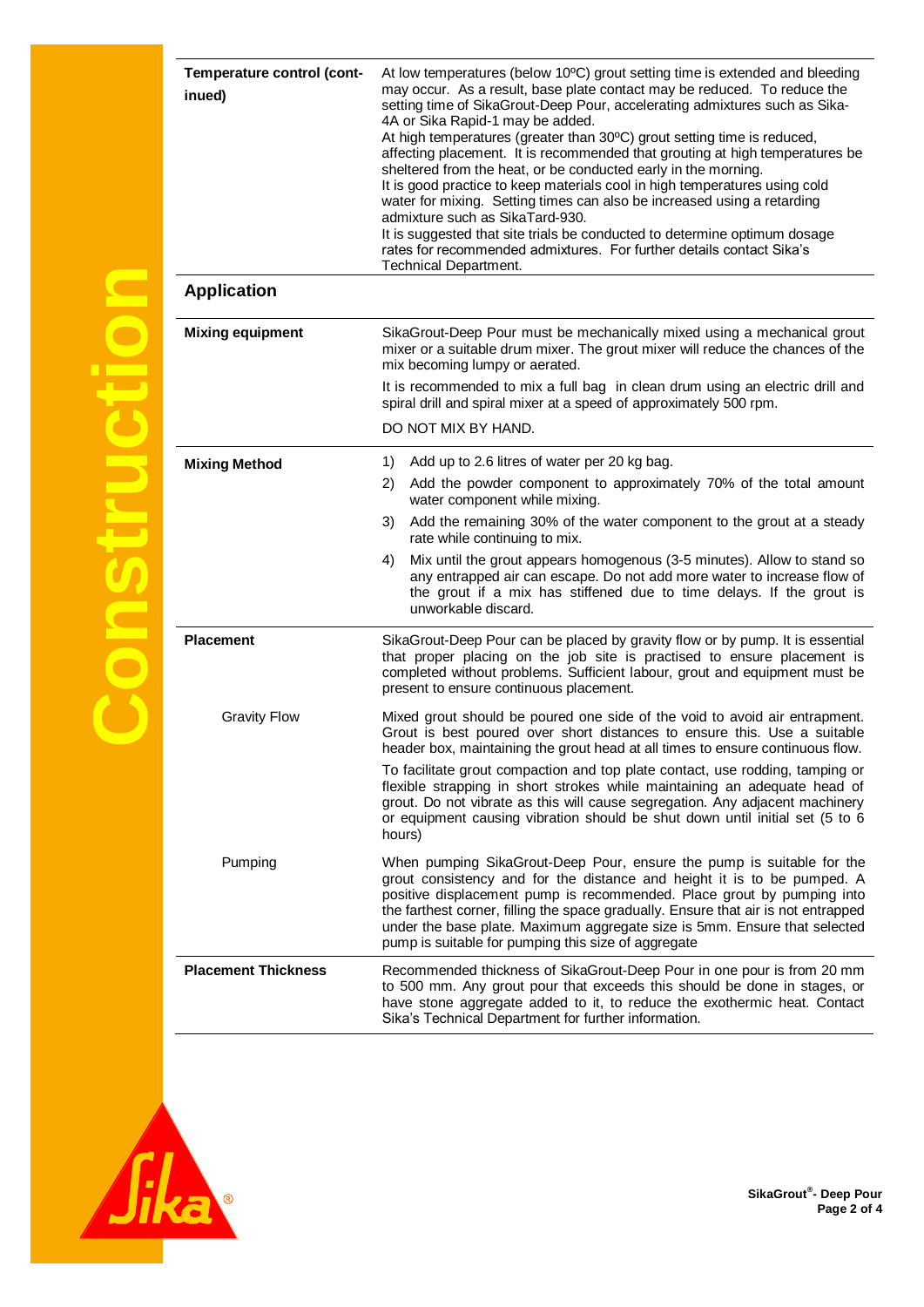| Curing                                   | Suitable curing methods such as plastic sheet, wet hessian, liquid membrane<br>(eg, Antisol curing membranes) etc. must be used to protect the freshly<br>applied grout from the drying effects of sun and wind. Curing must commence<br>immediately after placement, and continue for at least 7 days. Curing is vital to<br>the ultimate performance of grout as it allows optimum strength development<br>and ensures tight contact with the baseplate. |  |
|------------------------------------------|------------------------------------------------------------------------------------------------------------------------------------------------------------------------------------------------------------------------------------------------------------------------------------------------------------------------------------------------------------------------------------------------------------------------------------------------------------|--|
| Cleaning                                 | Remove uncured SikaGrout- Deep Pour from tools and equipment with water.<br>Hardened material can only be removed mechanically.                                                                                                                                                                                                                                                                                                                            |  |
| <b>Technical Data (Typical)</b>          |                                                                                                                                                                                                                                                                                                                                                                                                                                                            |  |
| <b>Form</b>                              | <b>Grey Powder</b>                                                                                                                                                                                                                                                                                                                                                                                                                                         |  |
| Granulometry                             | $0 - 5.0$ mm                                                                                                                                                                                                                                                                                                                                                                                                                                               |  |
| Density (mixed)                          | 2115 $\text{kg/m}^3$ approx. (dependent on water addition rate)                                                                                                                                                                                                                                                                                                                                                                                            |  |
| Pot life @ 20°C                          | 30 minutes approx.                                                                                                                                                                                                                                                                                                                                                                                                                                         |  |
| <b>Application temperature</b>           | Minimum 5°C                                                                                                                                                                                                                                                                                                                                                                                                                                                |  |
|                                          | Maximum 35°C                                                                                                                                                                                                                                                                                                                                                                                                                                               |  |
| Colour                                   | Grey (when mixed)                                                                                                                                                                                                                                                                                                                                                                                                                                          |  |
| Yield @ 20°C                             |                                                                                                                                                                                                                                                                                                                                                                                                                                                            |  |
|                                          | Approximate yield per 20kg bag<br>10.5 litres                                                                                                                                                                                                                                                                                                                                                                                                              |  |
|                                          | Approximate number of 20kg bags<br>95<br>required for $1m3$ of grout                                                                                                                                                                                                                                                                                                                                                                                       |  |
| Workability<br>(AS1478.2)                | 400 - 600 mm (flowable consistency)                                                                                                                                                                                                                                                                                                                                                                                                                        |  |
| Packaging                                | 20 kg bag                                                                                                                                                                                                                                                                                                                                                                                                                                                  |  |
| <b>Strength Properties</b><br>(AS1478.2) | Compressive Strength (MPa):<br>MPa<br>Age<br>(Tested at 20°C)<br>1 day<br>~12<br>3 days<br>$\sim 30$<br>7 days<br>~10<br>28 days<br>~100                                                                                                                                                                                                                                                                                                                   |  |
|                                          | 56 days<br>~175                                                                                                                                                                                                                                                                                                                                                                                                                                            |  |
|                                          | Note: Results for compressive strength were obtained using 50mm cube                                                                                                                                                                                                                                                                                                                                                                                       |  |

samples and with a maximum water content. Test results using an alternate standard and sample dimension will vary.



**Construction** 

**SikaGrout® - Deep Pour Page 3 of 4**